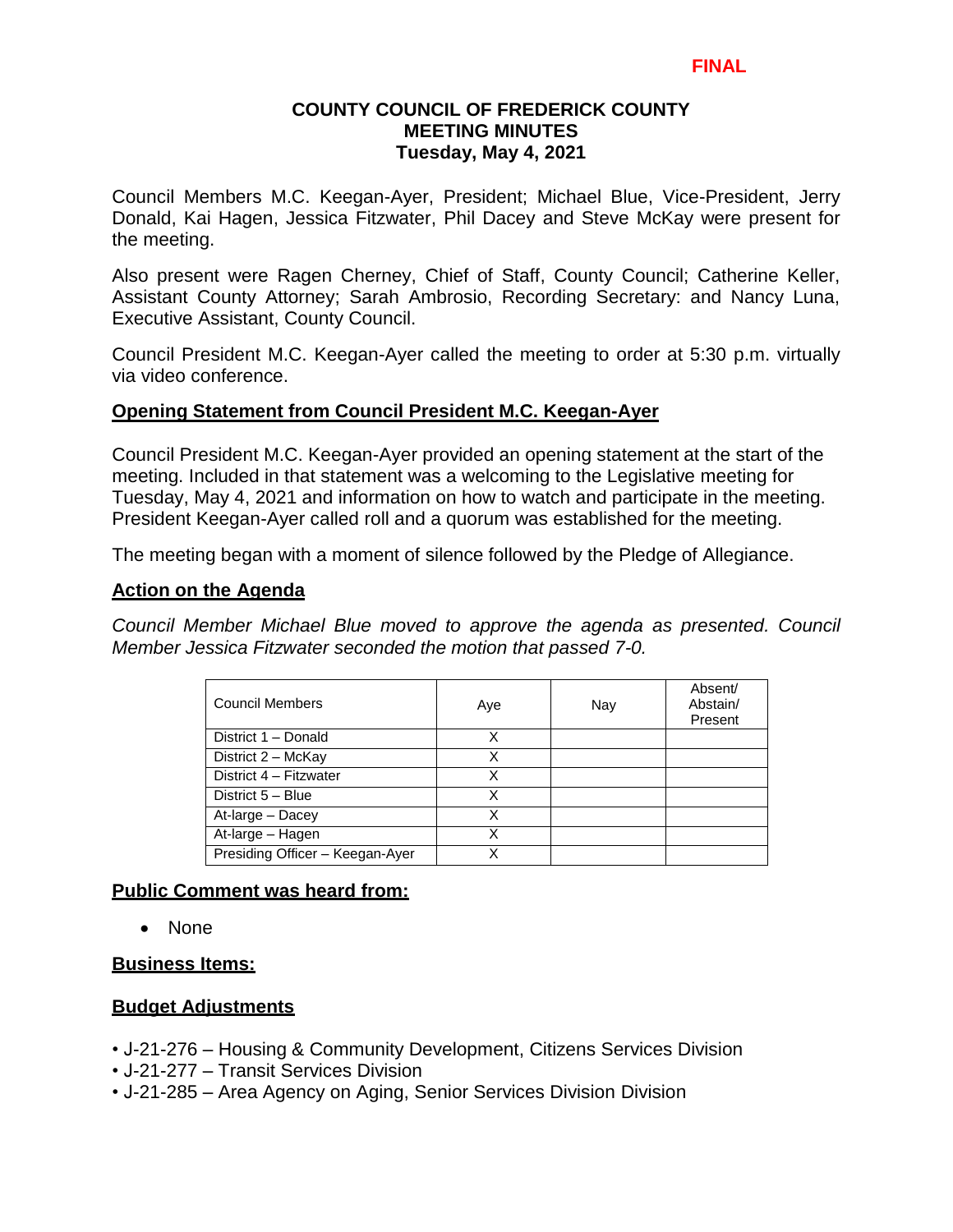### **COUNTY COUNCIL OF FREDERICK COUNTY MEETING MINUTES Tuesday, May 4, 2021**

- J-21-286 Accounting, Finance Division
- J-21-287 Emergency Communications, Emergency Management Division
- J-21-288 Emergency Communications, Emergency Management Division
- J-21-289 Emergency Communications, Emergency Management Division

*Council Member Jessica Fitzwater moved to approve Budget Adjustments J-21-276, J-21-277, J-21-285, J-21-286, J-21-287, J-21-288, and J-21-289 as presented. Council Member Kai Hagen seconded the motion that passed 7-0.*

| <b>Council Members</b>          | Aye | Nay | Absent/<br>Abstain/<br>Present |
|---------------------------------|-----|-----|--------------------------------|
| District 1 - Donald             | х   |     |                                |
| District 2 - McKay              | X   |     |                                |
| District 4 - Fitzwater          | x   |     |                                |
| District 5 - Blue               | x   |     |                                |
| At-large - Dacey                | Χ   |     |                                |
| At-large - Hagen                | x   |     |                                |
| Presiding Officer - Keegan-Ayer | x   |     |                                |

# **Approval of Minutes from April 20, and April 27, 2021.**

*Council Member Jessica Fitzwater moved to approve the minutes from April 20, and April 27, 2021. Council Member Michael Blue* seconded *the motion that passed 7-0.* 

| <b>Council Members</b>          | Aye | Nay | Absent/<br>Abstain/<br>Present |
|---------------------------------|-----|-----|--------------------------------|
| District 1 - Donald             | x   |     |                                |
| District 2 - McKay              | x   |     |                                |
| District 4 - Fitzwater          | x   |     |                                |
| District 5 - Blue               | x   |     |                                |
| At-large - Dacey                | x   |     |                                |
| At-large - Hagen                | x   |     |                                |
| Presiding Officer - Keegan-Ayer | x   |     |                                |

# **Confirmation of County Executive's Appointments to the Frederick County Boards and Commissions**

Joyce Grossnickle, Administrative Officer, briefed the Council on the Confirmation of County Executive's Appointments to Boards and Commissions.

#### Commission for Women

*Council Member Jessica Fitzwater moved to approve Lindsay Burdette to the*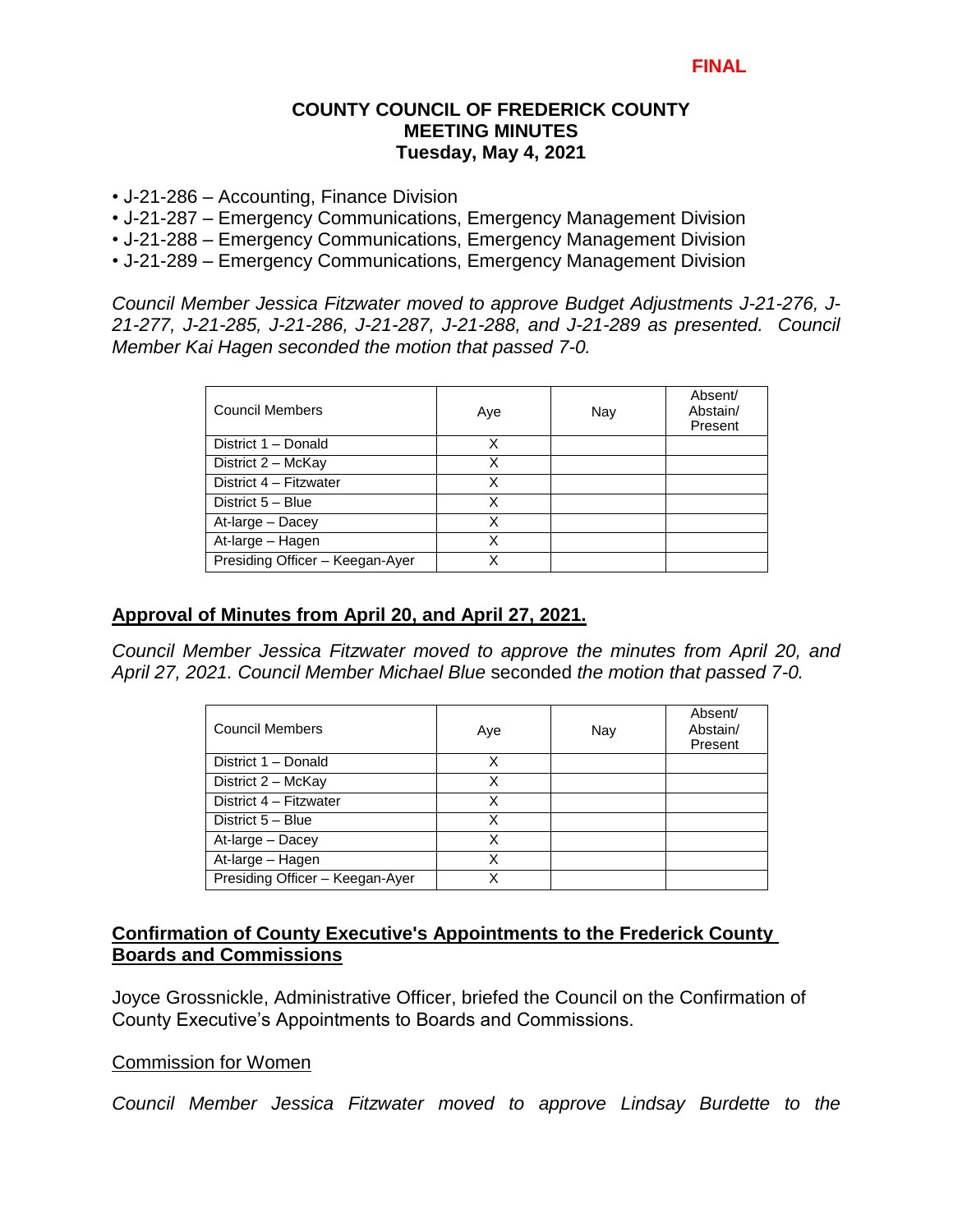#### **FINAL**

### **COUNTY COUNCIL OF FREDERICK COUNTY MEETING MINUTES Tuesday, May 4, 2021**

*Commission for Women to terms as presented by staff. Council Member Michael Blue seconded the motion that passed 7-0.* 

| <b>Council Members</b>          | Aye | Nay | Absent/<br>Abstain/<br>Present |
|---------------------------------|-----|-----|--------------------------------|
| District 1 - Donald             | x   |     |                                |
| District 2 - McKay              | х   |     |                                |
| District 4 - Fitzwater          | Χ   |     |                                |
| District 5 - Blue               | x   |     |                                |
| At-large - Dacey                | Х   |     |                                |
| At-large - Hagen                | X   |     |                                |
| Presiding Officer - Keegan-Ayer |     |     |                                |

#### Commission on Disabilities

*Council Member Steve McKay moved to approve Karen Duffy and Mark Swift to the Commission on Disabilities to terms as presented by staff. Council Member Kai Hagen seconded the motion that passed 7-0.* 

| <b>Council Members</b>          | Aye | Nay | Absent/<br>Abstain/<br>Present |
|---------------------------------|-----|-----|--------------------------------|
| District 1 - Donald             | x   |     |                                |
| District 2 - McKay              | X   |     |                                |
| District 4 - Fitzwater          | х   |     |                                |
| District 5 - Blue               | x   |     |                                |
| At-large - Dacey                | x   |     |                                |
| At-large - Hagen                | Χ   |     |                                |
| Presiding Officer - Keegan-Ayer |     |     |                                |

# **Third Reading Calendar**

### **Bill 21-04 – Pedestrians Rides or Businesses**

*Council Member Kai Hagen moved to approve Bill 21-04 – Pedestrians Rides or Businesses as presented. Council Member Jessica Fitzwater* seconded *the motion that failed 3-4.*

| Council Members        | Aye | Nay | Absent/<br>Abstain/<br>Present |
|------------------------|-----|-----|--------------------------------|
| District 1 - Donald    |     |     |                                |
| District 2 - McKay     |     |     |                                |
| District 4 - Fitzwater |     |     |                                |
| District 5 - Blue      |     |     |                                |
| At-large - Dacey       |     |     |                                |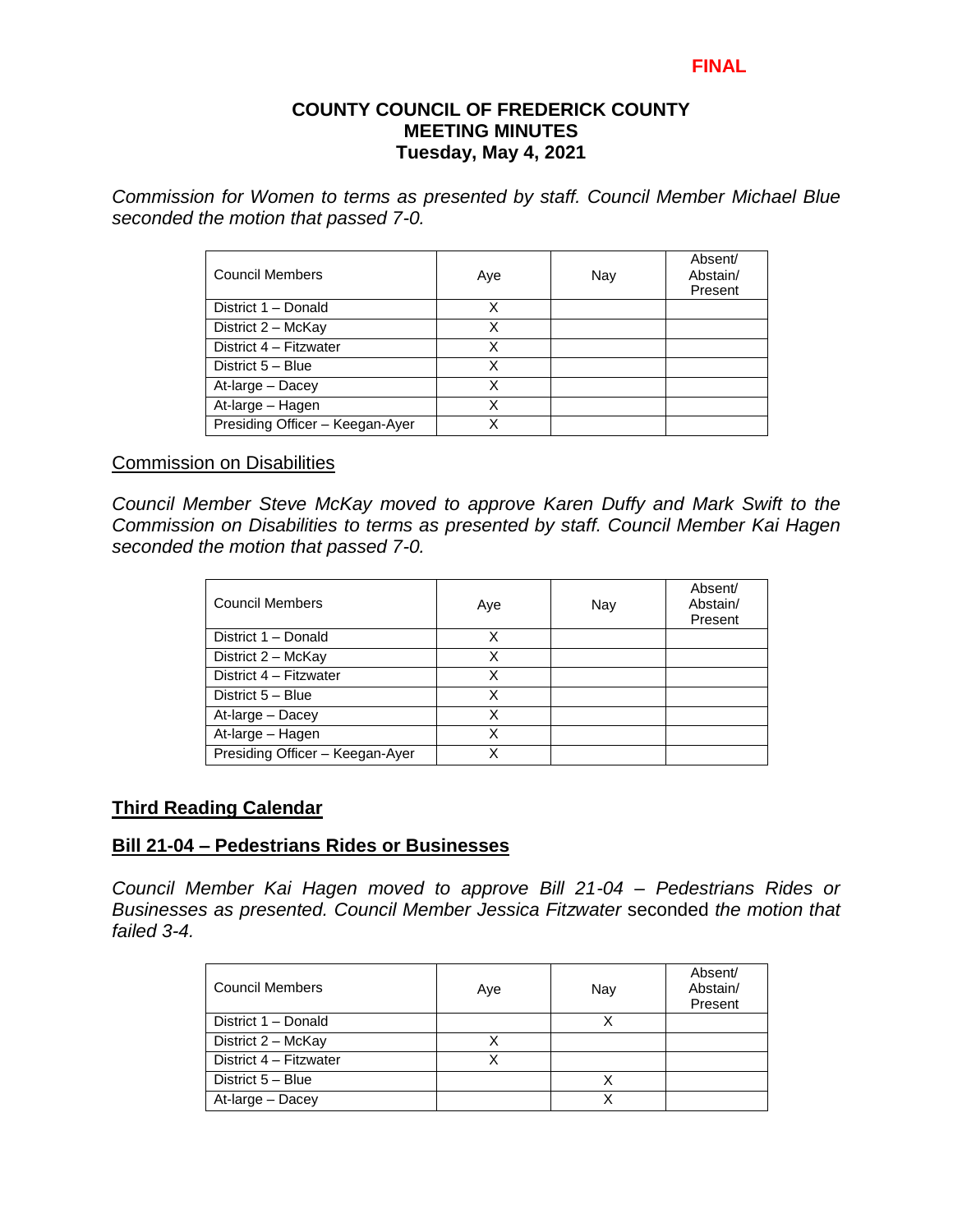### **FINAL**

### **COUNTY COUNCIL OF FREDERICK COUNTY MEETING MINUTES Tuesday, May 4, 2021**

| At-large – Hagen                  |  |  |
|-----------------------------------|--|--|
| Presiding Officer - Keegan - Ayer |  |  |

At 6:03 p.m. Council President M.C. Keegan-Ayer passed the gavel to Council Vice President Michael Blue

### **Bill 21-05 – Revisions to the Frederick County Employees Retirement Plan and the Adoption of the Frederick County Uniformed Employees Retirement Plan**

*Council President M.C. Keegan-Ayer moved to approve Bill 21-05 – Revisions to the Frederick County Employees Retirement Plan and the Adoption of the Frederick County Uniformed Employees Retirement Plan as presented. Council Member Jerry Donald* seconded *the motion that passed 7-0.*

| <b>Council Members</b>    | Aye | Nay | Absent/<br>Abstain/<br>Present |
|---------------------------|-----|-----|--------------------------------|
| District 1 - Donald       | х   |     |                                |
| District 2 - McKay        | x   |     |                                |
| District 4 - Fitzwater    | Χ   |     |                                |
| District 3 - Keegan -Ayer | X   |     |                                |
| At-large - Dacey          | Χ   |     |                                |
| At-large - Hagen          | Χ   |     |                                |
| Presiding Officer - Blue  |     |     |                                |

At 6:14 p.m. Council Vice President Michael Blue passed the gavel back to Council President M.C. Keegan-Ayer

#### **Budget Amendments**

No Budget Amendments have been brought forth at this time.

Council took a break from 6:15 p.m. to 7:00 p.m.

# **Public Hearing:**

#### **FY 2022 Constant Yield Tax Rate**

Kelly Weaver, Director, Budget Office, presented an overview of the FY2022 Constant Yield Tax Rate to the Council and public.

Public Comment was heard from: